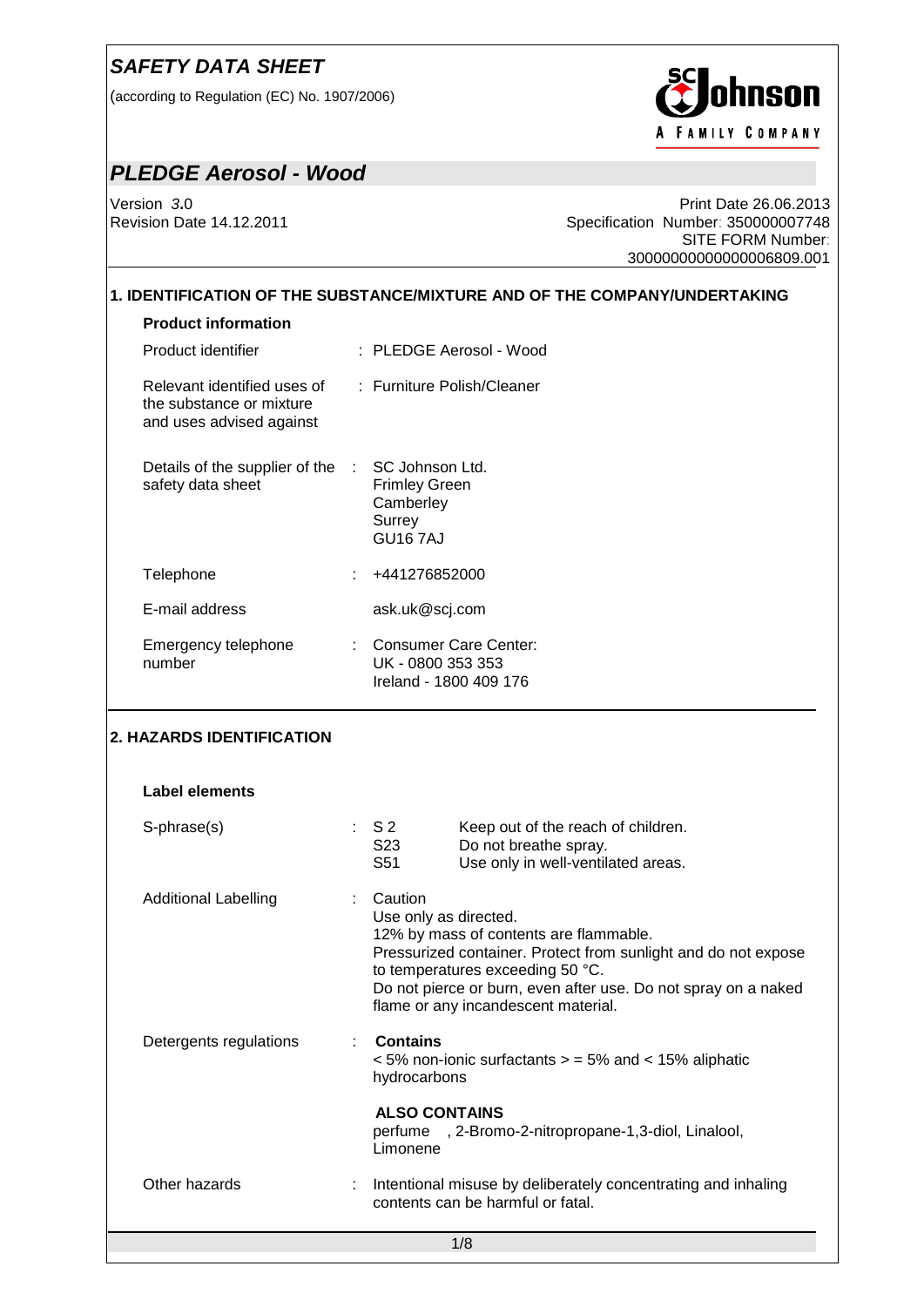(according to Regulation (EC) No. 1907/2006)



# *PLEDGE Aerosol - Wood*

Version *3***.**0 Print Date 26.06.2013 Specification Number: 350000007748 SITE FORM Number: 30000000000000006809.001

> Excessive exposure to spray mist, fog or vapour may cause respiratory irritation.

See section 11 for more detailed information on health effects and symptoms.

### **3. COMPOSITION/INFORMATION ON INGREDIENTS**

#### **Hazardous components**

| <b>Chemical Name</b> | EC No.    | Reg.     | CAS-No.    | Symbol(s) | $R$ -phrase $(s)$        | Weight  |
|----------------------|-----------|----------|------------|-----------|--------------------------|---------|
|                      |           | No.      |            |           |                          | percent |
| Naphtha (petroleum), | 265-150-3 | $01 -$   | 64742-48-9 | Xn        | R10 R65 R66   >= 10.00 - |         |
| hydrotreated heavy   |           | 211      |            |           | R67                      | < 15.00 |
|                      |           | 947      |            |           |                          |         |
|                      |           | 184      |            |           |                          |         |
|                      |           | $3 - 32$ |            |           |                          |         |
|                      |           |          |            |           |                          |         |

#### **4. FIRST AID MEASURES**

| Description of first aid measures                           |    |                                                                                                                                                                                                                                                  |  |  |  |
|-------------------------------------------------------------|----|--------------------------------------------------------------------------------------------------------------------------------------------------------------------------------------------------------------------------------------------------|--|--|--|
| Inhalation                                                  |    | Move to fresh air.<br>If breathing is affected, get medical attention.                                                                                                                                                                           |  |  |  |
| Skin contact                                                |    | : Rinse with plenty of water.<br>Get medical attention if irritation develops and persists.                                                                                                                                                      |  |  |  |
| Eye contact                                                 |    | : Rinse with plenty of water.<br>Get medical attention if irritation develops and persists.                                                                                                                                                      |  |  |  |
| Ingestion                                                   | ÷. | Do NOT induce vomiting.<br>Rinse mouth with water.<br>If symptoms persist, call a physician.                                                                                                                                                     |  |  |  |
| Most important symptoms and effects, both acute and delayed |    |                                                                                                                                                                                                                                                  |  |  |  |
| Eyes                                                        |    | May irritate eyes.<br>No adverse effects expected when used as directed.                                                                                                                                                                         |  |  |  |
| Skin effect                                                 |    | No adverse effects expected when used as directed.                                                                                                                                                                                               |  |  |  |
| Inhalation                                                  |    | Intentional misuse by deliberately concentrating and inhaling<br>contents can be harmful or fatal.<br>No adverse effects expected when used as directed.<br>Excessive exposure to spray mist, fog or vapour may cause<br>respiratory irritation. |  |  |  |
| Ingestion                                                   |    | No adverse effects expected when used as directed.                                                                                                                                                                                               |  |  |  |
| Potential environmental<br>effects                          | ÷  | Not classified as Environmentally Hazardous according to<br>Directive 1999/45/EC, as amended.                                                                                                                                                    |  |  |  |
|                                                             |    | $\sim$ $\sim$                                                                                                                                                                                                                                    |  |  |  |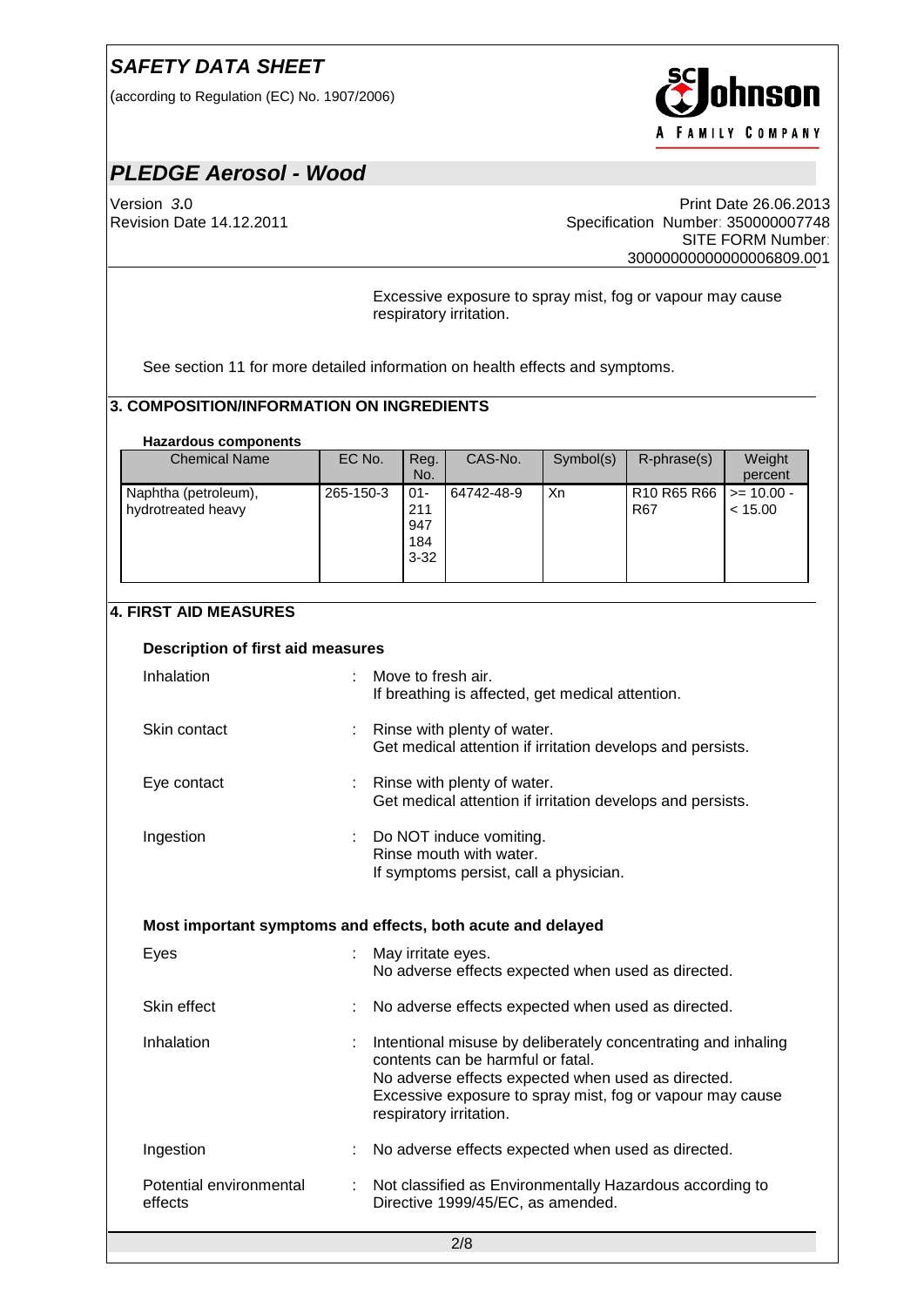(according to Regulation (EC) No. 1907/2006)



# *PLEDGE Aerosol - Wood*

Version *3***.**0 Print Date 26.06.2013 Specification Number: 350000007748 SITE FORM Number: 30000000000000006809.001

#### **Indication of any immediate medical attention and special treatment**

See Description of first aid measures unless otherwise stated.

#### **5. FIREFIGHTING MEASURES**

#### **Extinguishing media**

Suitable **Suitable** : Use extinguishing measures that are appropriate to local

Unsuitable : None identified

| Special hazards arising<br>from the substance or<br>mixture | ÷. | Heating may cause an explosion.<br>In case of fire and/or explosion do not breathe fumes.<br>Exposure to decomposition products may be a hazard to<br>health.               |
|-------------------------------------------------------------|----|-----------------------------------------------------------------------------------------------------------------------------------------------------------------------------|
| Advice for firefighters                                     | ÷  | In the event of fire, wear self-contained breathing apparatus.<br>Wear suitable protective clothing and gloves.<br>Refer to current EN or National standard as appropriate. |
| Further information                                         | ٠  | Fight fire with normal precautions from a reasonable distance.                                                                                                              |

circumstances and the surrounding environment.

#### **6. ACCIDENTAL RELEASE MEASURES**

| Personal precautions                                        |    | : Use personal protective equipment.<br>Remove all sources of ignition.                                                      |
|-------------------------------------------------------------|----|------------------------------------------------------------------------------------------------------------------------------|
| Environmental precautions                                   |    | : Prevent product from entering drains.<br>Use appropriate containment to avoid environmental<br>contamination.              |
| Methods and materials for<br>containment and cleaning<br>up | ÷. | If damage occurs to aerosol can:<br>Clean residue from spill site.<br>Dike large spills.<br>Use only non-sparking equipment. |

#### **7. HANDLING AND STORAGE**

#### **Handling**

| Precautions for safe | : For personal protection see section 8.                    |
|----------------------|-------------------------------------------------------------|
| handling             | Do not breathe vapours or spray mist.                       |
|                      | Do not use in areas without adequate ventilation.           |
|                      | Do not puncture.                                            |
|                      | Do not spray on a naked flame or any incandescent material. |
|                      | Keep away from heat and sources of ignition.                |
|                      |                                                             |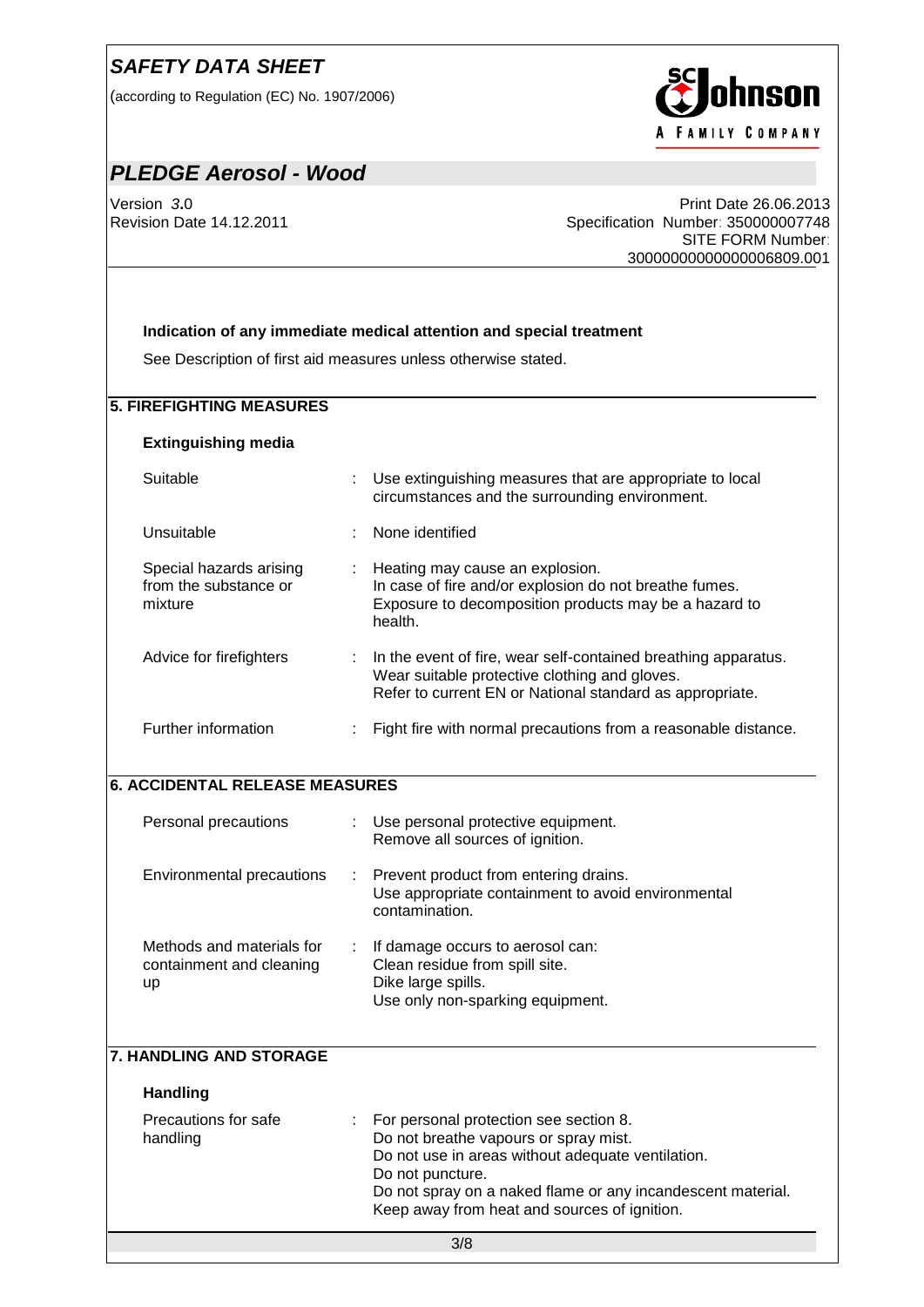(according to Regulation (EC) No. 1907/2006)



## *PLEDGE Aerosol - Wood*

Version *3***.**0 Print Date 26.06.2013 Specification Number: 350000007748 SITE FORM Number: 30000000000000006809.001

#### **Storage**

| Conditions for safe storage,<br>including any<br>incompatibilities | No smoking.<br>Pressurized container: protect from sunlight and do not expose<br>to temperatures exceeding 50 °C. Do not pierce or burn, even<br>after use.<br>Keep out of the reach of children.<br>No decomposition if stored and applied as directed. |
|--------------------------------------------------------------------|----------------------------------------------------------------------------------------------------------------------------------------------------------------------------------------------------------------------------------------------------------|
| Specific end uses                                                  | : Furniture Polish/Cleaner                                                                                                                                                                                                                               |

## **8. EXPOSURE CONTROLS/PERSONAL PROTECTION**

#### **Control parameters**

Contains no substances with occupational exposure limit values.

#### **Exposure controls**

| Respiratory protection   | : No personal respiratory protective equipment normally required.                                                                  |
|--------------------------|------------------------------------------------------------------------------------------------------------------------------------|
| Hand protection          | : For prolonged or repeated contact use protective gloves.                                                                         |
| Eye protection           | No special requirements.                                                                                                           |
| Skin and body protection | : No special requirements.                                                                                                         |
| Hygiene measures         | : Handle in accordance with good industrial hygiene and safety<br>practice.<br>Wash hands before breaks and at the end of workday. |

#### **9. PHYSICAL AND CHEMICAL PROPERTIES**

# 4/8 **Information on basic physical and chemical properties** Appearance : aerosol Colour : off-white Odour : characteristic Odour Threshold : no data available pH : not applicable Melting point/freezing point : no data available Initial boiling point and boiling : no data available range Flash point : not applicable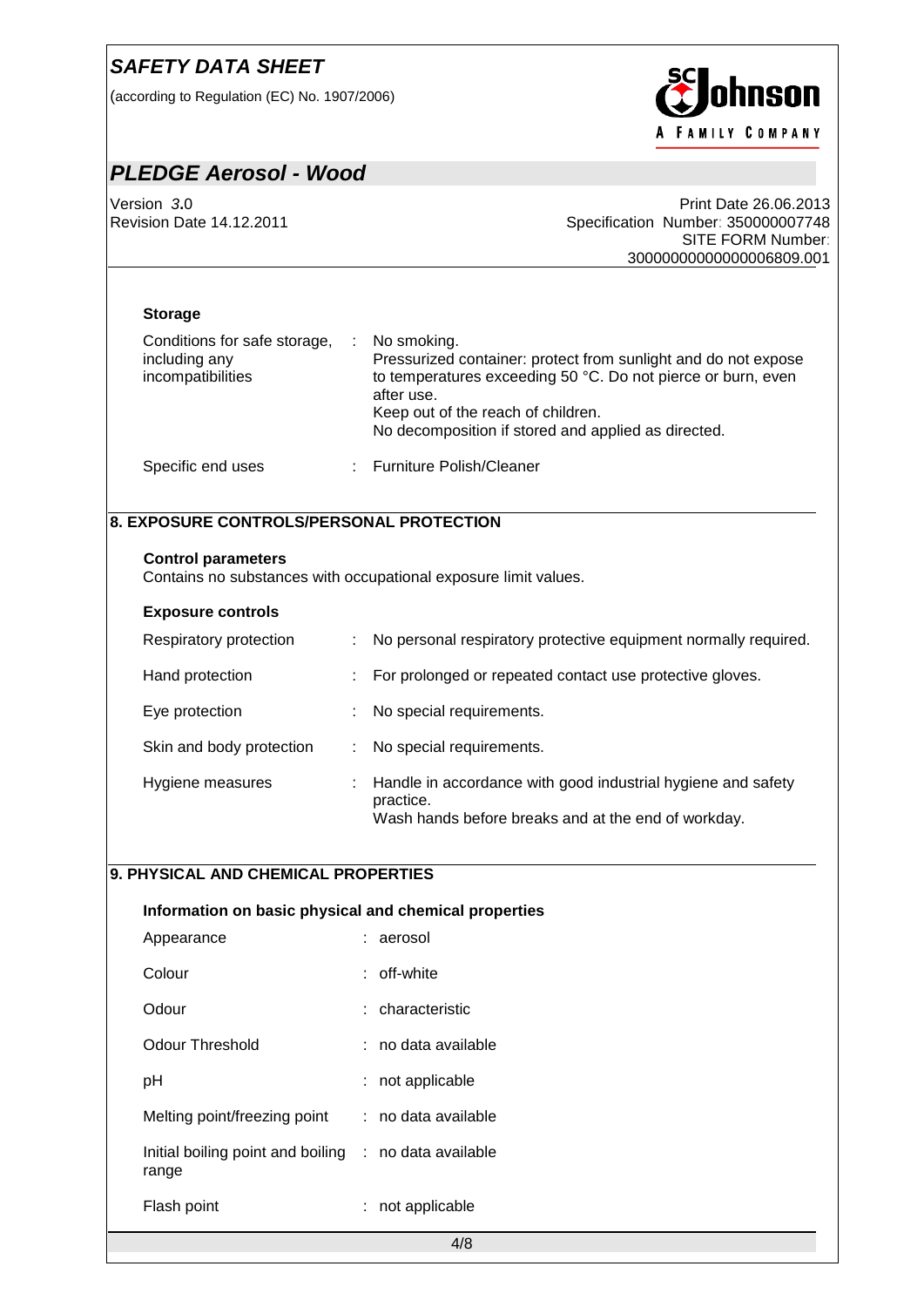(according to Regulation (EC) No. 1907/2006)



# *PLEDGE Aerosol - Wood*

Version 3.0<br>Revision Date 14.12.2011 **19.12 Controlled Burger Controls Controlled Burger Controls Controls Controls Control**<br>Specification Number: 350000007748 Specification Number: 350000007748 SITE FORM Number: 30000000000000006809.001

| Evaporation rate                                | : no data available            |
|-------------------------------------------------|--------------------------------|
| Flammability (solid, gas)                       | : Does not sustain combustion. |
| Upper/lower flammability or<br>explosive limits | : no data available            |
| Vapour pressure                                 | : no data available            |
| Vapour density                                  | : no data available            |
| Relative density                                | : $0.96$ g/cm3                 |
| Solubility(ies)                                 | negligible                     |
| Partition coefficient: n-<br>octanol/water      | : no data available            |
| Autoignition temperature                        | : no data available            |
| Decomposition temperature                       | : no data available            |
| Viscosity, dynamic                              | : no data available            |
| Viscosity, kinematic                            | : no data available            |
| <b>Explosive properties</b>                     | : no data available            |
| Oxidizing properties                            | : no data available            |
|                                                 |                                |

### **10. STABILITY AND REACTIVITY**

| Reactivity                            | : No dangerous reaction known under conditions of normal use. |  |  |  |
|---------------------------------------|---------------------------------------------------------------|--|--|--|
| Chemical stability                    | : Stable under recommended storage conditions.                |  |  |  |
| Possibility of hazardous<br>reactions | : None known.                                                 |  |  |  |
| Conditions to avoid                   | : Extremes of temperature and direct sunlight.                |  |  |  |
| Incompatible materials                | $\therefore$ None known.                                      |  |  |  |
| Hazardous decomposition<br>products   | : No decomposition if stored and applied as directed.         |  |  |  |
| <b>11. TOXICOLOGICAL INFORMATION</b>  |                                                               |  |  |  |

**Information on toxicological effects**<br>Acute oral toxicity : LD50 Acute oral toxicity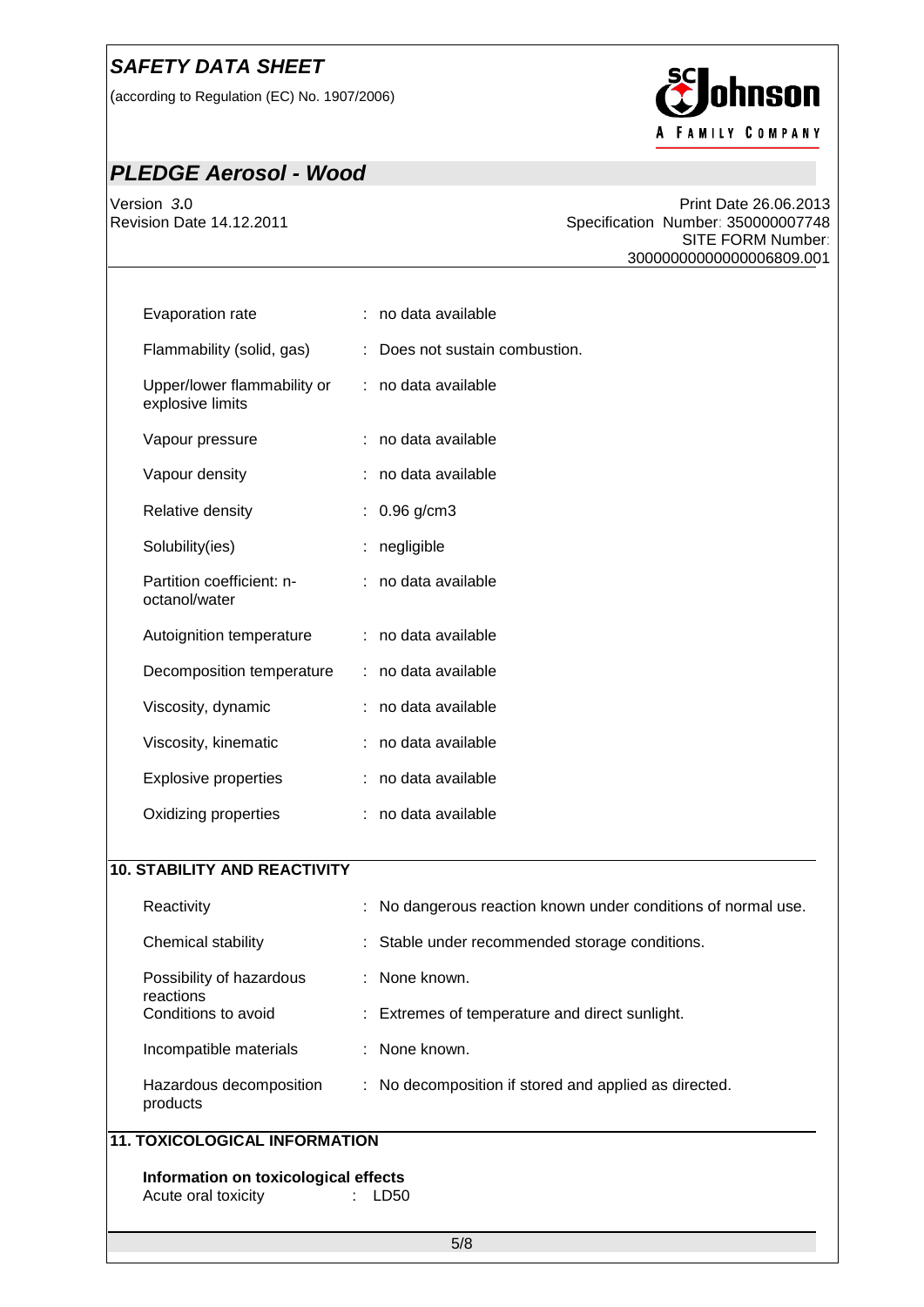(according to Regulation (EC) No. 1907/2006)



# *PLEDGE Aerosol - Wood*

| Version 3.0<br><b>Revision Date 14.12.2011</b> |   | Print Date 26.06.2013<br>Specification Number: 350000007748<br>SITE FORM Number:<br>30000000000000006809.001                                                                                                                      |
|------------------------------------------------|---|-----------------------------------------------------------------------------------------------------------------------------------------------------------------------------------------------------------------------------------|
|                                                |   | estimated $> 2$ g/kg<br>Based on available data, the classification criteria are not met.<br>May cause abdominal discomfort.                                                                                                      |
| Acute inhalation toxicity                      | ÷ | <b>LC50</b><br>estimated $>$ 5 mg/l<br>Intentional misuse by deliberately concentrating and inhaling<br>contents can be harmful or fatal.<br>Excessive exposure to spray mist, fog or vapour may cause<br>respiratory irritation. |
| Acute dermal toxicity                          | ÷ | LD50<br>estimated $> 2,000$ mg/kg<br>Based on available data, the classification criteria are not met.                                                                                                                            |
| Skin corrosion/irritation                      | ÷ | May cause skin irritation in susceptible persons.<br>Based on available data, the classification criteria are not met.                                                                                                            |
| Eye damage/irritation                          |   | May irritate eyes.<br>Based on available data, the classification criteria are not met.                                                                                                                                           |
| Sensitisation                                  |   | Based on available data, the classification criteria are not met.                                                                                                                                                                 |
| Repeated dose toxicity                         |   | Based on available data, the classification criteria are not met.                                                                                                                                                                 |
| Carcinogenicity                                |   | Based on available data, the classification criteria are not met.                                                                                                                                                                 |
| Mutagenicity                                   |   | Based on available data, the classification criteria are not met.                                                                                                                                                                 |
| Toxicity for reproduction                      |   | Based on available data, the classification criteria are not met.                                                                                                                                                                 |
| <b>12. ECOLOGICAL INFORMATION</b>              |   |                                                                                                                                                                                                                                   |
| <b>Toxicity</b>                                |   | Based on available data, the classification criteria are not met.                                                                                                                                                                 |
| Persistence and                                |   | Based on available data, the classification criteria are not met.                                                                                                                                                                 |
| degradability<br>Bioaccumulative potential     | ÷ | Based on available data, the classification criteria are not met.                                                                                                                                                                 |
| Mobility in soil                               |   | Based on available data, the classification criteria are not met.                                                                                                                                                                 |
| PBT and vPvB assessment                        |   | Based on available data, the classification criteria are not met.                                                                                                                                                                 |
| Other adverse effects                          |   | This preparation is Not Classified as Environmentally<br>Hazardous according to Directive 1999/45/EC, as amended.                                                                                                                 |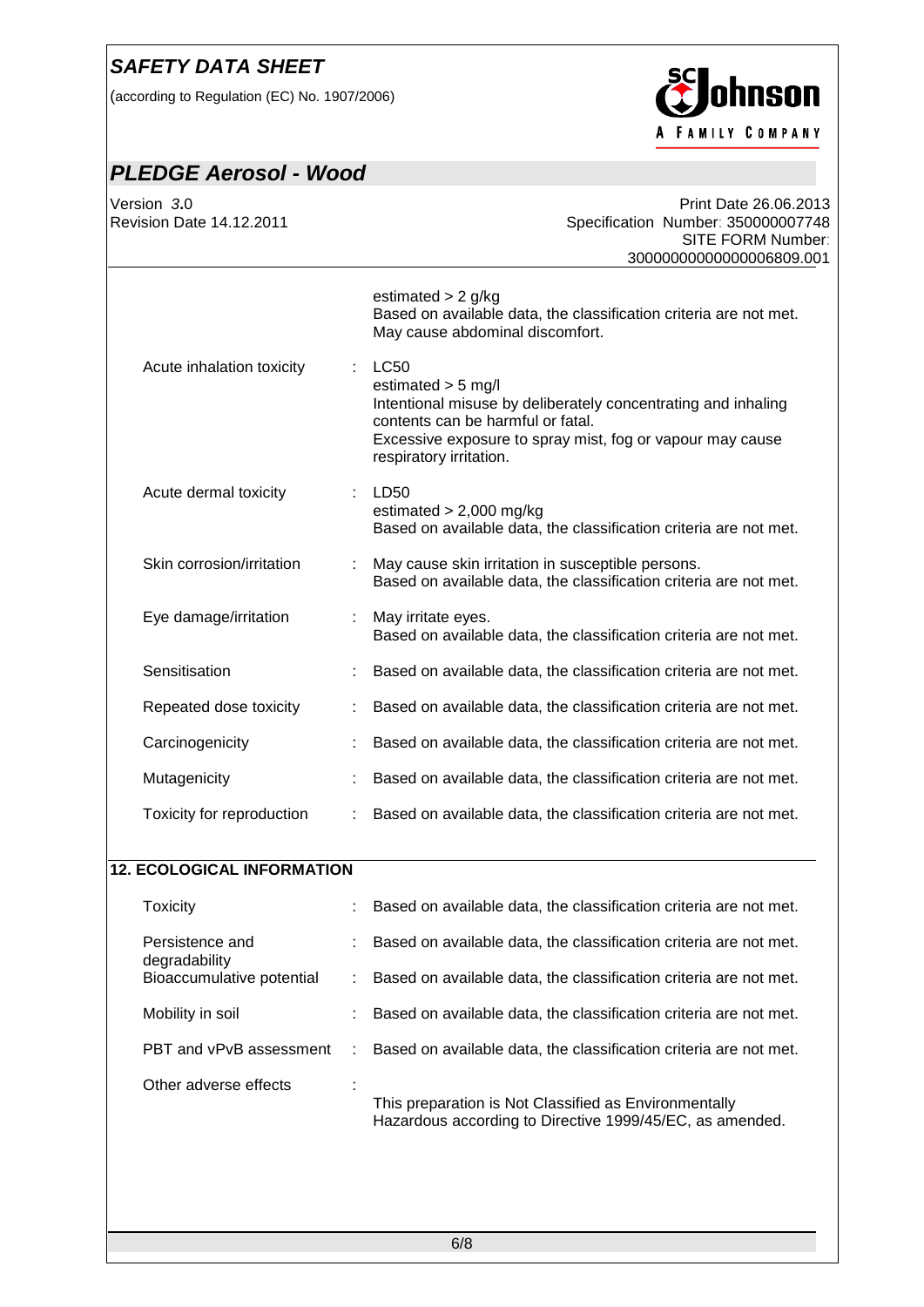(according to Regulation (EC) No. 1907/2006)



# *PLEDGE Aerosol - Wood*

Version *3***.**0 Print Date 26.06.2013 Specification Number: 350000007748 SITE FORM Number: 30000000000000006809.001

### **13. DISPOSAL CONSIDERATIONS**

Waste treatment methods : Do not dispose of waste into sewer. Do not contaminate ponds, waterways or ditches with chemical or used container. Disposal should be in accordance with local, state or national legislation. Please recycle empty packaging. Do not re-use empty containers.

#### **14. TRANSPORT INFORMATION**

#### **Land transport**

| ADR:<br>٠<br>UN number<br>Transport hazard class(es)<br>Danger label number<br>UN proper shipping name<br>Derogation                                           | 1950<br>$\overline{c}$<br>2.2<br>UN 1950 AEROSOLS, asphyxiant, 2.2<br>Limited quantities derogation may be applicable to this product,<br>please check transport documents.                           |
|----------------------------------------------------------------------------------------------------------------------------------------------------------------|-------------------------------------------------------------------------------------------------------------------------------------------------------------------------------------------------------|
| Sea transport                                                                                                                                                  |                                                                                                                                                                                                       |
| IMDG:<br>UN number<br>Transport hazard class(es)<br>Danger label number<br>UN proper shipping name<br><b>EmS</b><br><b>Environmental hazards</b><br>Derogation | 1950<br>$\overline{c}$<br>$\overline{2}$<br>UN 1950 AEROSOLS, asphyxiant, 2.2<br>$F-D$ , S-U<br>Limited quantities derogation may be applicable to this product,<br>please check transport documents. |
| Air transport                                                                                                                                                  |                                                                                                                                                                                                       |
| ICAO/IATA:<br>UN number<br>Transport hazard class(es)<br>Danger label number<br>UN proper shipping name<br>Derogation                                          | 1950<br>2.2<br>2.2<br>UN 1950 AEROSOLS, asphyxiant, 2.2<br>Limited quantities derogation may be applicable to this product,<br>please check transport documents.                                      |
| <b>15. REGULATORY INFORMATION</b>                                                                                                                              |                                                                                                                                                                                                       |
| Safety, health and<br>environmental<br>regulations/legislation<br>specific for the substance or<br>mixture                                                     | The product is classified and labelled in accordance with<br>Directive 1999/45/EC.                                                                                                                    |